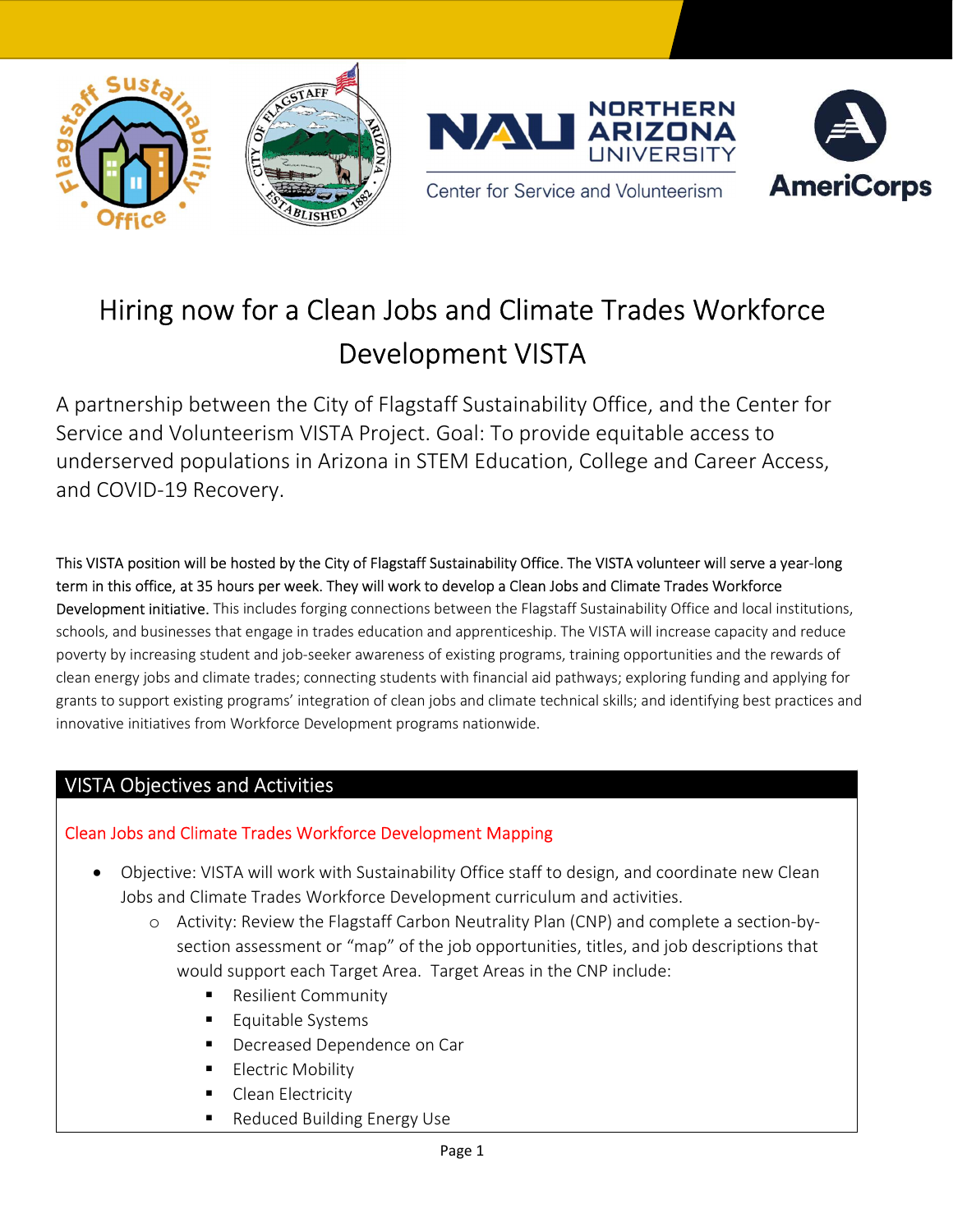- **Building Fuel Switching**
- **Sustainable Consumption and Waste Management**
- Carbon Dioxide Removal
- o Activity: Create a document and/or community facing webpage that describes the jobs identified in the activity above, and the associated education and training required to become qualified. Highlight which opportunities are associated with 4-year college education and which jobs, entry points and career pathways are associated with the Trades and/or can be accessed outside the 4-year college pathway.
- o Activity: Research in-state programs and scholarship/funding support available for underrepresented college students and create a community facing resource to share this information.
- o Activity: Evaluate each job identified and research the local training/education opportunities available, identifying workforce development gaps.
	- i.e. If a local student/job-seeker were interested in learning how to service Electric Vehicles (or install a Heat Pump; or perform an energy audit; etc.) could they get that training in Flagstaff or would they have to go elsewhere?
- o Activity: Conduct informational interviews with working professionals in the Clean Jobs and Climate Trades workforce to learn more about their career journey and create a resource/program to share the associated insights and lessons with secondary students and job-seekers.
- o Activity: Based on the research in the activities above, develop curriculum for existing training and trades-skill-development programs to use. This curriculum will help these existing programs integrate current and cutting-edge technical information that will ensure both trainers and students can fully participate in the evolving workforce and new energy economy.

#### Fundraising:

- Objective: Develop fundraising strategies designed to build Clean Jobs and Climate Trades Workforce Development capacity at the City of Flagstaff and partners that are providing services to youth who are living in poverty and/or underrepresented in college.
	- o Activity: Research grants that the City of Flagstaff and partner organizations may qualify for and assist with applying to the grants.
	- o Activity: Explore innovate strategies being undertaken by other municipalities to provide financial assistance for participation in local Climate Trades programs. (Scholarships; apprentice subsidies; etc.)

#### Outreach:

Objective: Develop and coordinate:

a) targeted marketing, outreach and education materials, and

b) dynamic student/job-seeker engagement programming to increase local secondary student and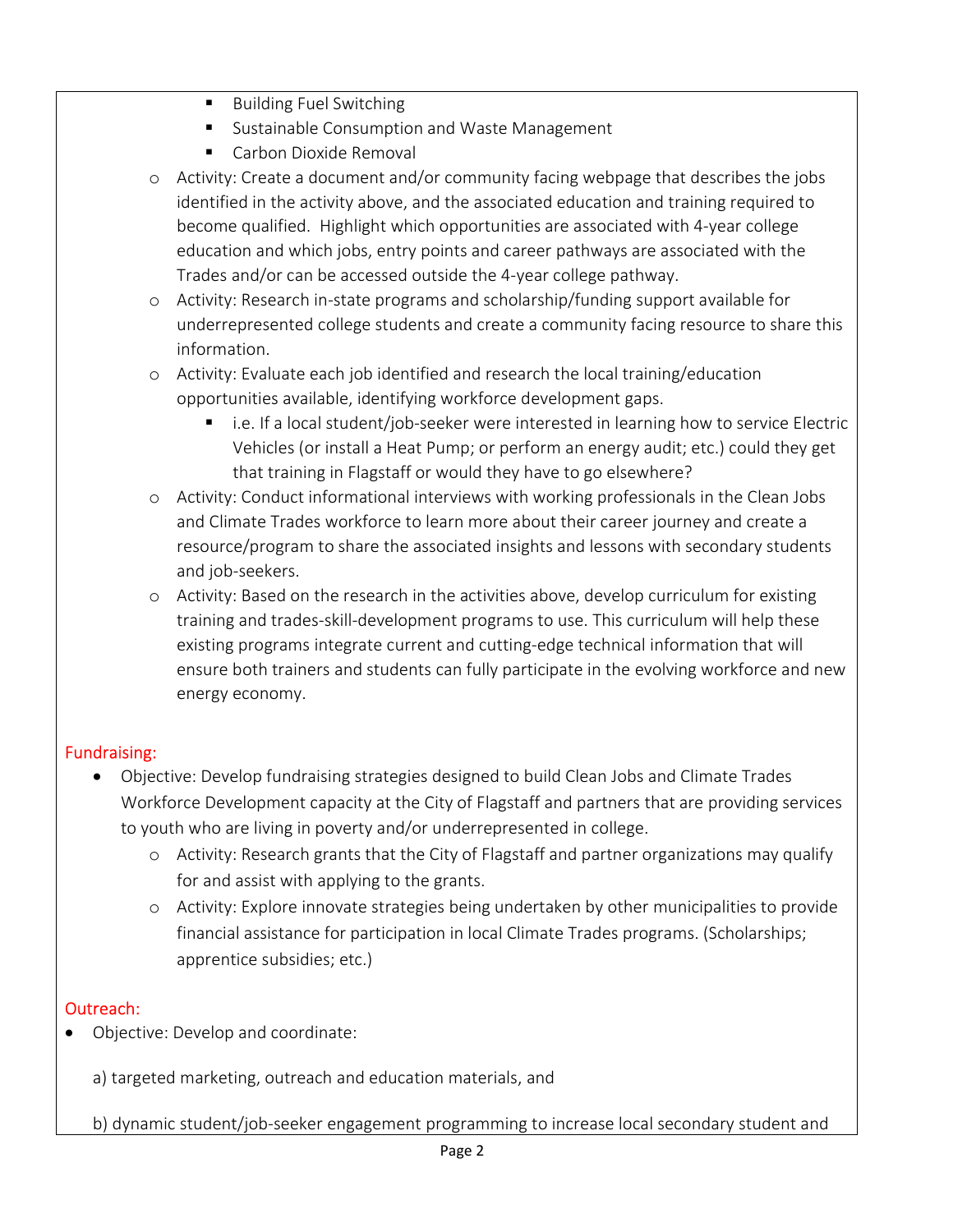job-seeker awareness of the Coconino Community College Skilled Trade Pathways programs/certificates (and similar programs), and measure the effectiveness of these efforts to reach individuals, particularly individuals living in poverty, about Clean Jobs and Climate Trades job pathways.

- o Activity: Create social media and print media campaigns
- o Activity: Develop dynamic presentations/strategies for engagement at local secondary schools, job fairs and other applicable events. Identify events that will specifically reach underserved individuals living in poverty.
- o Activity: Develop surveys and/or other strategies to track student awareness of and interest in Clean Jobs and Climate Trades training opportunities and career pathways.
- Objective: The VISTA will work with staff at local partner organizations to identify and/or recruit students from underrepresented groups for Clean Jobs and Climate Trades related programs or activities.
	- o Activity: Create a database of local/regional Clean Jobs and Climate Trades training programs, apprenticeship opportunities, financial aid resources, and other resources for students and job-seekers to use.
	- o Activity: Identify potential partner organizations in the community that are working with youth and adults living in poverty, and explore opportunities to collaborate and reciprocate. Explore ways the VISTA can support these organizations in incorporating Clean Jobs and Climate Trades information, career readiness, and introductory knowledge into their programming.
	- o Activity: Meet with the academic and career counselors at local high schools, Coconino Community College, and Northern Arizona University and explore opportunities to amplify their efforts to reach new/wider audiences, particularly individuals living in Poverty. Explore their knowledge and awareness of Clean Jobs and Climate Trades career opportunities. Develop a plan to work with these partners to increase knowledge and spur action on integrating Clean Jobs and Climate Trades career pathway information into their daily work.

#### Desired skills and experience:

- Applicants must have a strong interest in working with the public, partner coordination, and youth engagement.
- Applicants should have a background in sustainability, education, environmental or climate science, workforce development, and/or communications.
- Effective and professional written and oral communication skills are critical.
- **•** Applicants must be able to take initiative, work independently on multiple projects in an office setting, and meet deadlines.
- Experience with education or outreach, and one year of experience in sustainability education and/or outreach practices.
- This is an AmeriCorps VISTA position with standard work hours, although some evening and weekend work will be required.